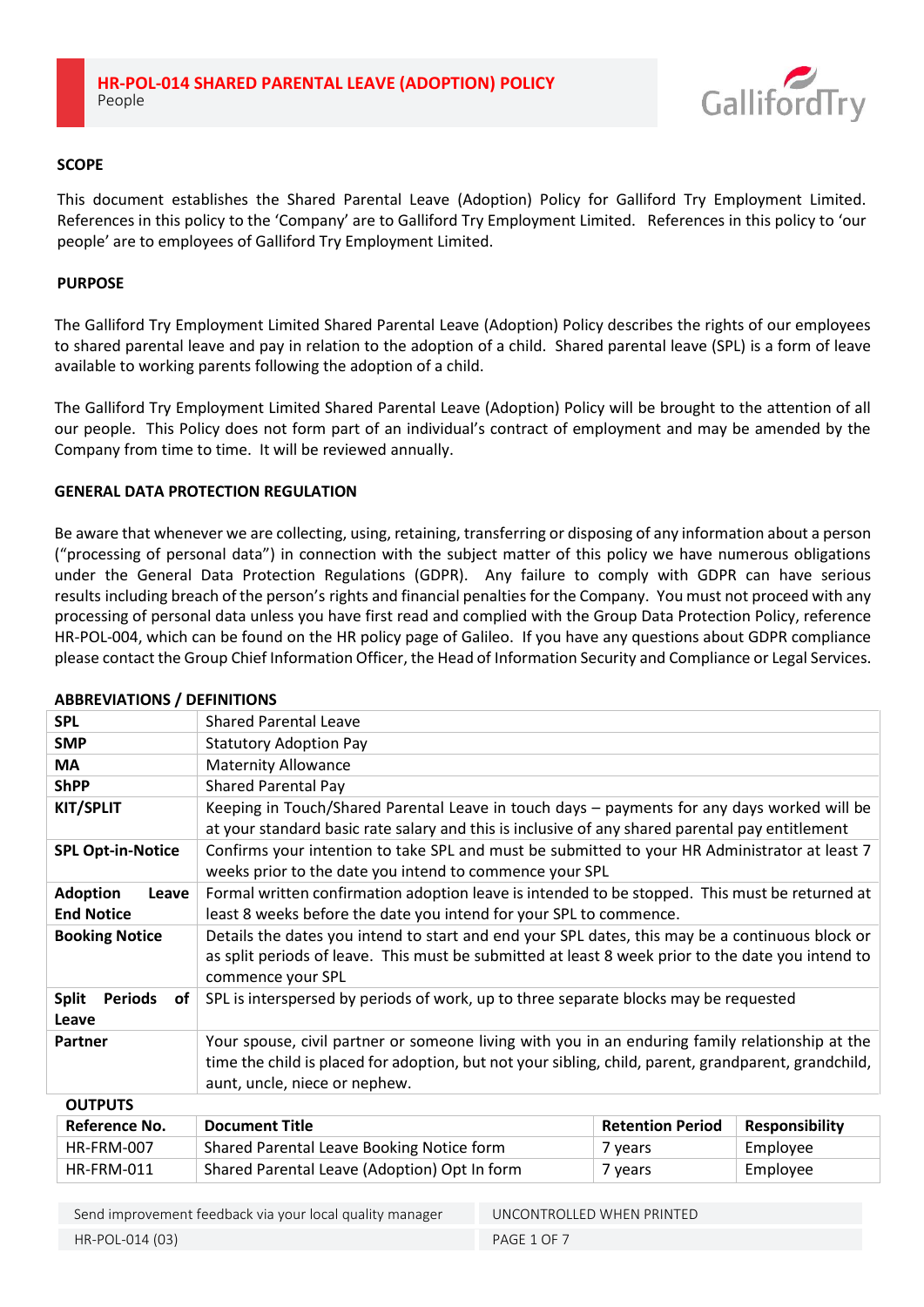

# **SHARED PARENTAL (ADOPTION) LEAVE POLICY**

# **1. Eligibility to take Shared Parental Leave (SPL)**

You may be entitled to SPL if an adoption agency has placed a child with you and/or your partner for adoption and you intend to share the main responsibility for the care of the child with your partner. The following conditions must be fulfilled:

- you must have at least 26 weeks' continuous employment with us by the end of the Qualifying Week, and still be employed by us in the week before the leave is to be taken;
- your partner must have worked (in an employed or self-employed capacity) in at least 26 of the 66 weeks before the Qualifying Week and had average weekly earnings of at least £30 during 13 of those weeks; and
- you and your partner must give the necessary statutory notices and declarations as summarised below, including notice to end adoption leave or statutory adoption pay (SAP).
- Either you or your partner must qualify for statutory adoption leave and/or SAP and must take at least two weeks of adoption leave and/or pay.

# **2. How SPL fits with adoption and paternity leave**

SPL is an optional scheme. If parents do not opt-in to the scheme they might still be entitled to take either adoption leave or paternity leave. Please see our Adoption Leave Policy and Paternity Leave Policy for further information.

If your partner is taking adoption leave and/or claiming SAP, you may be entitled to two weeks' paternity leave and pay (see our Paternity Leave Policy). You should consider using this before taking SPL. Paternity leave is additional to any SPL entitlement you may have, but you will lose any untaken paternity leave entitlement once you start a period of SPL.

## **3. Timing and Duration of leave**

- 3.1 SPL cannot commence until either you or your partner has taken at least two weeks of adoption leave and/or pay. After this compulsory 2 week period, the total amount of SPL available is 50 weeks. This 50 week entitlement is reduced by any further period of adoption leave taken by either you or your partner (or the weeks in which you or your partner have been in receipt of SAP if you/they were not entitled to adoption leave).
- 3.2 Both parents must agree between them the amount of SPL each will take. Neither parent can take SPL unless the other has signed a declaration giving their consent to the division of leave requested (see the Notification requirements below).
- 3.3 SPL can be taken at the same time by both parents, but each week taken concurrently by both parents will count as 2 weeks from the overall entitlement.
- 3.4 SPL must be taken in multiples of complete weeks. Therefore, the minimum period of SPL which may be taken is 1 week. SPL may be taken in one continuous block of leave or you may wish to request split periods of leave (refer to sections 4 and 5 below).
- 3.5 SPL must be taken within one year of your child being placed with you.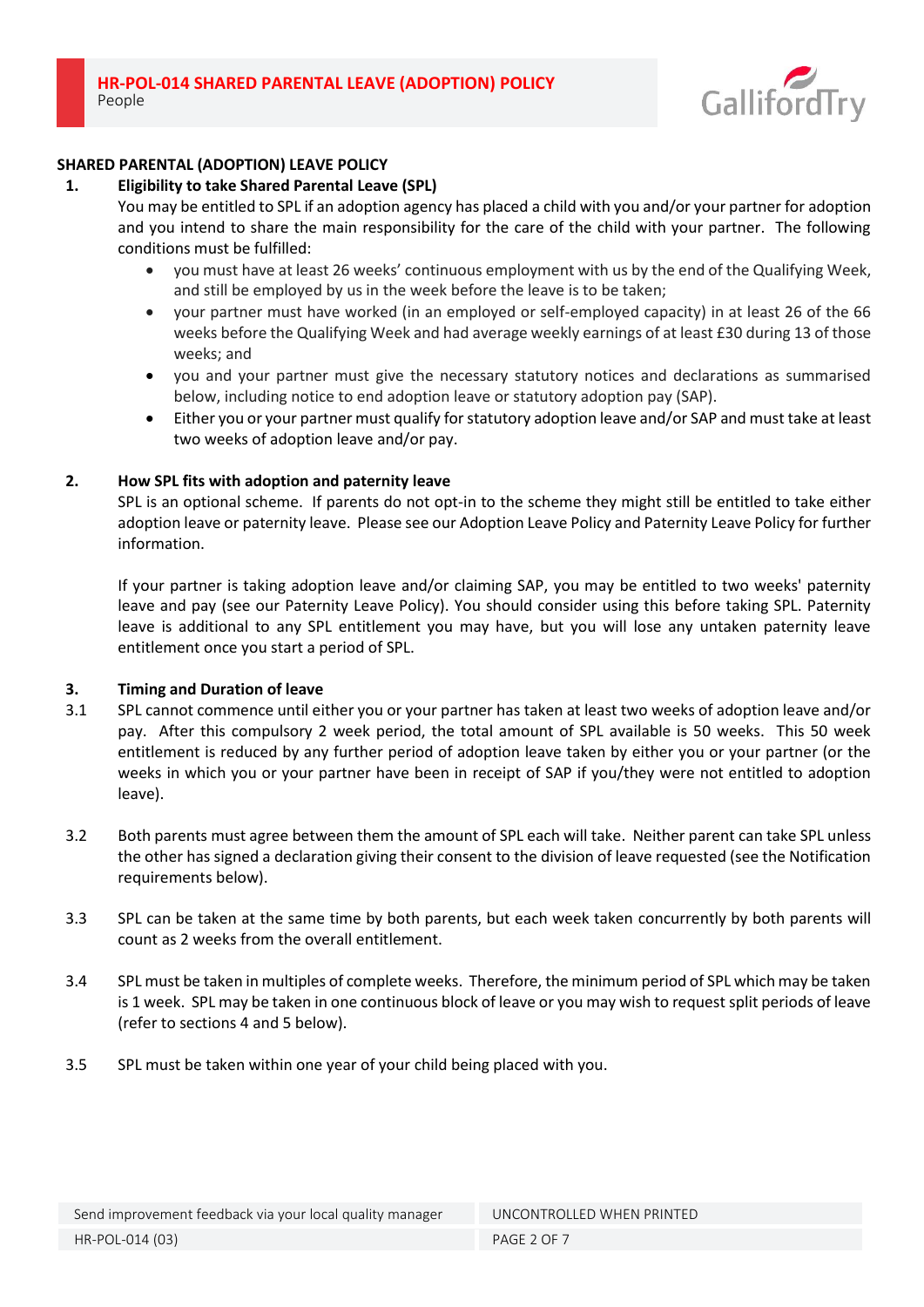

## **4. Notification requirements**

4.1 If you wish to take SPL, you should inform your immediate manager as early as possible. In order to take SPL you (and the other parent of the child with whom you are sharing SPL) must give the necessary statutory notices and declarations using the forms provided. These are summarised below.

## 4.2 **SPL Opt-in Notice**

In order to take SPL you must complete an SPL Opt-in Notice available on the HR section of the intranet or from the HR Hub. This must be returned to the appropriate HR Administrator at least 8 weeks before you intend to start SPL. To be entitled to take SPL you must complete all of the information requested on the form.

## 4.3 **Adoption Leave End Notice**

If you are taking or intend to take adoption leave and want to opt into the SPL scheme, you must first commit to end your adoption leave. You must do this by completing an Adoption Leave End Notice available on the BMS or from the HR Administrators. This must be returned to the HR Administrators at least 8 weeks before you want a period of SPL to start.

If your partner is eligible to take SPL from their employer they cannot start it until you have given us your End Notice.

At the same time as you send in the End Notice, you must also complete and return an SPL Opt-in Notice (see above) or a written declaration that your partner has given his/her employer notice to take SPL and that you have given the necessary declarations in that notice.

Other than in very limited circumstances, once you have submitted an End Notice you will be bound by your request to end your adoption leave and will not be able to re-start it. You can only withdraw an End Notice if your adoption leave has not yet ended and one of the following circumstances applies:

- if you realise that neither you nor your partner are in fact eligible for SPL or ShPP, in which case you can revoke the curtailment notice in writing up to eight weeks after it was given; or
- if your partner has died.

If you revoke an End Notice in one of these circumstances, you will be unable to opt back into the SPL scheme.

## 4.4 **Booking Notice**

- 4.4.1 Once you have opted into the SPL system (by providing an SPL Opt-in Notice) you will need to tell us the start and end dates of your leave by providing a Booking Notice. This can be given at the same time as your SPL Opt-in Notice, or it can be given later. Your Booking Notice must be returned to the HR Administrators at least 8 weeks before you want a period of SPL to start. You must also state in your Booking Notice the dates on which you intend to claim Shared Parental Pay (ShPP), if applicable.
- 4.4.2 If your Booking Notice gives dates for a single continuous block of SPL you will automatically be entitled to take the leave set out in the notice. If you wish to request split periods of leave you should follow the 'Procedure for requesting split periods of SPL' below.

You can only submit up to 3 Booking Notices to book leave or vary a previously agreed pattern of leave. Once you have submitted 3 Booking Notices, you will not be able to request further periods of SPL or variations to agreed patterns of leave. In very exceptional circumstances we will look to consider additional requests.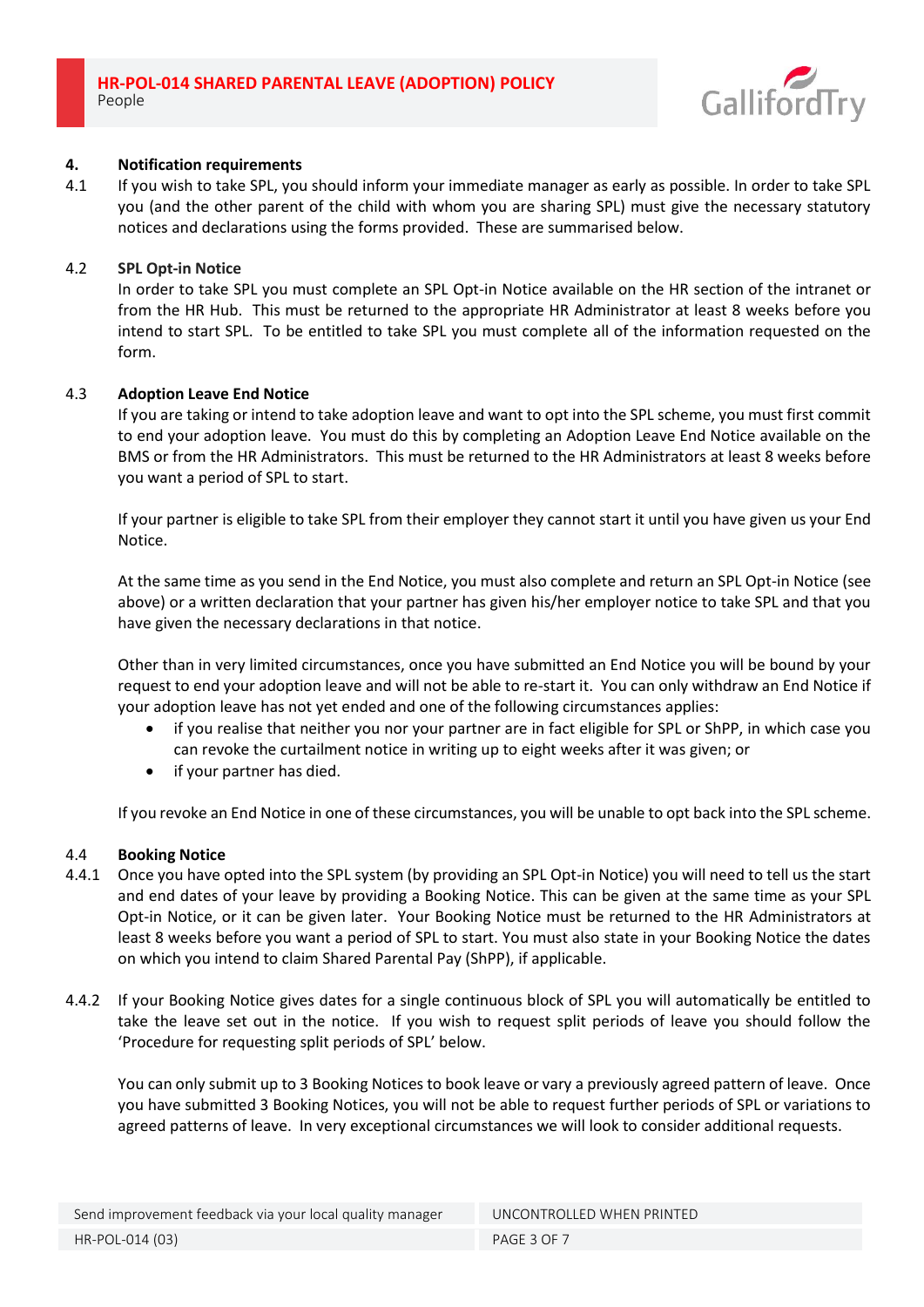

# 4.5 **Evidence of Entitlement**

- 4.5.1 You must also provide on request:
	- One or more documents from the adoption agency showing the agency's name and address and the expected placement date; and
	- The name and address of your partner's employer or a declaration that they have no employer, for example if they are self employed.

## **5. Procedure for requesting split periods of SPL**

- 5.1 If you request a single continuous block of leave this will automatically be approved. However, we recognise that some parents will want to split SPL into shorter periods with periods of work in between, and you can request to take up to 3 separate blocks of SPL (each of at least a week). If you make a request for split leave we will make a practical business assessment as to whether your request can be accommodated.
- 5.2 If you want to take split periods of SPL, we strongly recommend you discuss this with your line manager as far as possible in advance of the date you want to start SPL and before submitting your formal Booking Notice. This will give us more time to consider the request and hopefully agree a pattern of leave with you from the start.
- 5.3 In any event you must submit a Booking Notice setting out the requested pattern of SPL at least 8 weeks before you want the leave to start. Once you have submitted your Booking Notice, if we have not already reached agreement with you and are unable to agree to your request straight away, we will have a 2 week discussion period with you. During the discussion period we will try to find a pattern of leave that will work for both sides.
- 5.4 At the end of that period, we will confirm any agreed arrangements in writing. If we have not reached an agreement at the end of the discussion period, you will be entitled to take the full amount of requested SPL as one continuous block, starting on the start date given in your notice (for example, if you requested three separate periods of 4 weeks each, you will be entitled to one continuous 12 week period of leave). Alternatively, you may:
	- choose a new start date (which must be at least eight weeks after your original Booking notice was given), provided you tell us within 5 days of the end of the two-week discussion period; or
	- withdraw your Booking Notice within 2 days of the end of the two-week discussion period (in which case it will not be counted and you may submit a new one if you choose).

## **6. Changing/cancelling periods of SPL**

- 6.1 You can cancel a period of leave by notifying us in writing at least 8 weeks before the start date in your Booking Notice.
- 6.2 You can change the dates for a period of leave by giving us at least 8 weeks' notice before the original start date and the new start date.
- 6.3 You do not need to give 8 weeks' notice if you are changing the dates of your SPL because your child has been born earlier than the EWC, where you wanted to start your SPL a certain length of time (but not more than 8 weeks) after birth. In such cases please notify us in writing of the change as soon as you can.
- 6.4 A notice to cancel or change a period of leave will count as one of your 3 Booking Notices, unless:
	- the variation is a result of your child being born earlier or later than the EWC;
	- the variation is at our request; or

Send improvement feedback via your local quality manager UNCONTROLLED WHEN PRINTED HR-POL-014 (03) PAGE 4 OF 7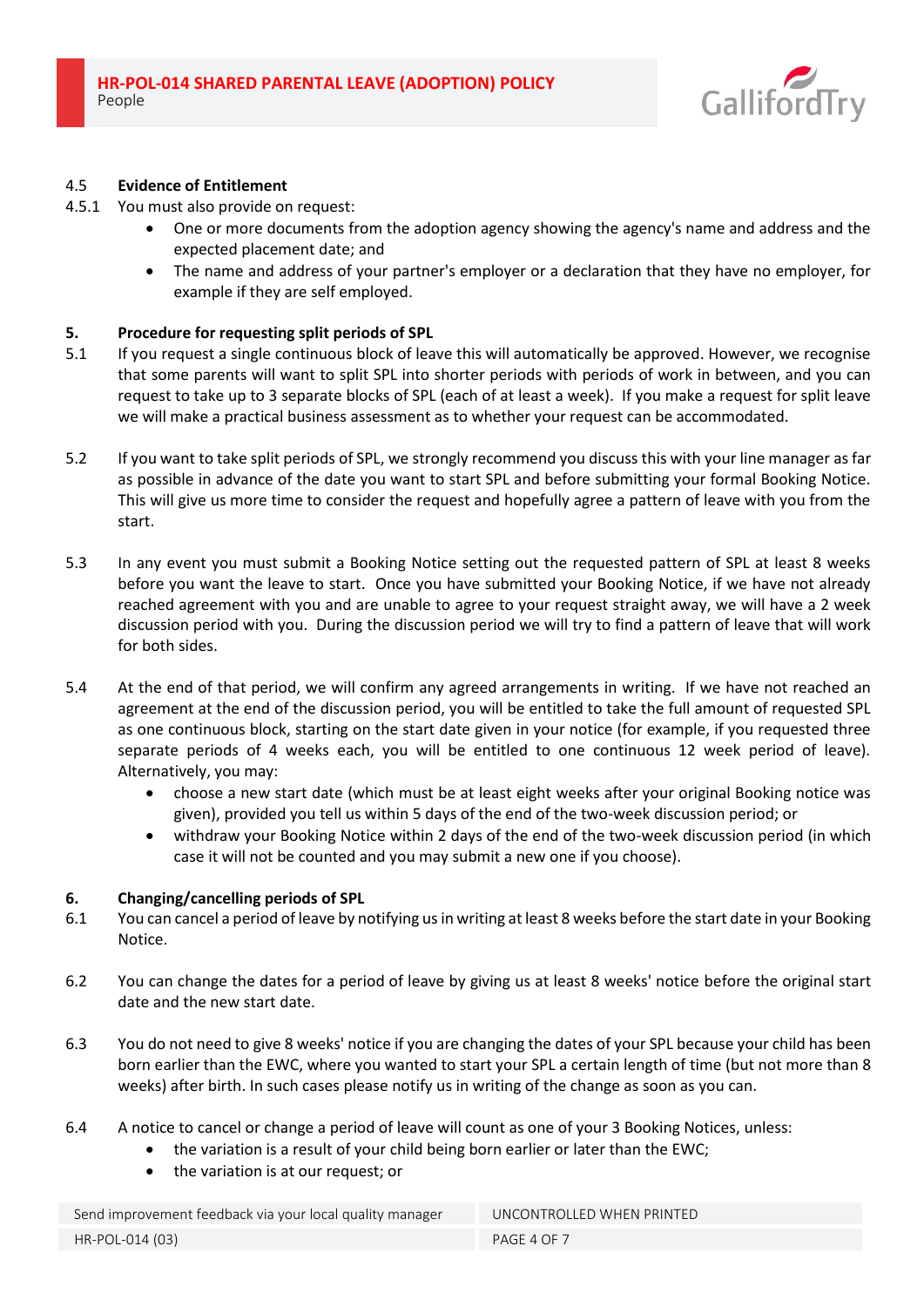

we agree otherwise.

#### **7. Shared Parental Pay (ShPP)**

- 7.1 Statutory ShPP of up to 37 weeks (less any weeks of statutory adoption pay claimed by you or the other parent) may be available provided you have at least 26 weeks' continuous employment with us ending with the 15th week before EWC, and your average earnings are not less than the lower earnings limit set by the government each tax year. ShPP is paid at a rate set by the government each year.
- 7.2 For information regarding the actual amount of ShPP you will receive, please refer to the HR Administrators.

#### **8. Terms and conditions of employment**

Your terms and conditions of employment remain in force during SPL, except for the terms relating to remuneration. In particular, if you are entitled to the following benefits, you will continue to receive these:

- Benefits in kind such as life insurance, payment of professional subscriptions, eligibility to participate in the Share Scheme, the Flexible Benefits Scheme and health insurance will continue; and
- You will continue to receive your car allowance or if you have a company car, you will retain your company car. If you have a fuel card this will also be retained, though you will need to continue to comply with the reporting requirements and to pay for private fuel where this is due.

#### **9. Holiday entitlement**

- 9.1 During your period of absence on SPL you will continue to accrue your holiday entitlement (contractual or statutory) in the usual way. If a public holiday falls within your period of SPL, you will be given an additional day of annual leave in lieu of that day's public holiday.
- 9.2 We would encourage you to use your accrued leave immediately before starting SPL, during your unpaid leave period or before you return from your period of SPL. You should discuss your holiday plans with your line manager in good time before starting your SPL. Where you do not return to work following SPL you will be paid for any accrued but untaken holiday.

#### **10. Pension**

10.1 If you are a member of the pension scheme, your right to receive pension contributions from us continues throughout any period of paid SPL (i.e. up to 39 weeks if you are eligible for company or statutory ShPP). During this period, your employee contributions will also continue. The period during which you receive paid SPL also counts towards your pensionable service. Such entitlement does not continue during unpaid SPL unless your contract specifically provides otherwise.

If you return to work after a period of unpaid SPL, you will be given the opportunity to pay additional pension contributions to cover the weeks of unpaid SPL during which no contributions were made. If you make such contributions, we will pay employer contributions for this period. If you elect not to make contributions for the unpaid SPL period, a break in pensionable service will be applied. If you do not return to work after SPL, your leaving date for pension purposes will be the last date of your paid SPL or your date of resignation, if earlier. For further information and advice, please contact the pensions department.

## **11. Your continuing obligations during SPL**

During any period of SPL your obligations to the Company under your contract of employment (with the exception of the requirement to work) will continue. In particular, please be aware that the following terms will continue:

• your obligations of good faith and loyalty to the Company;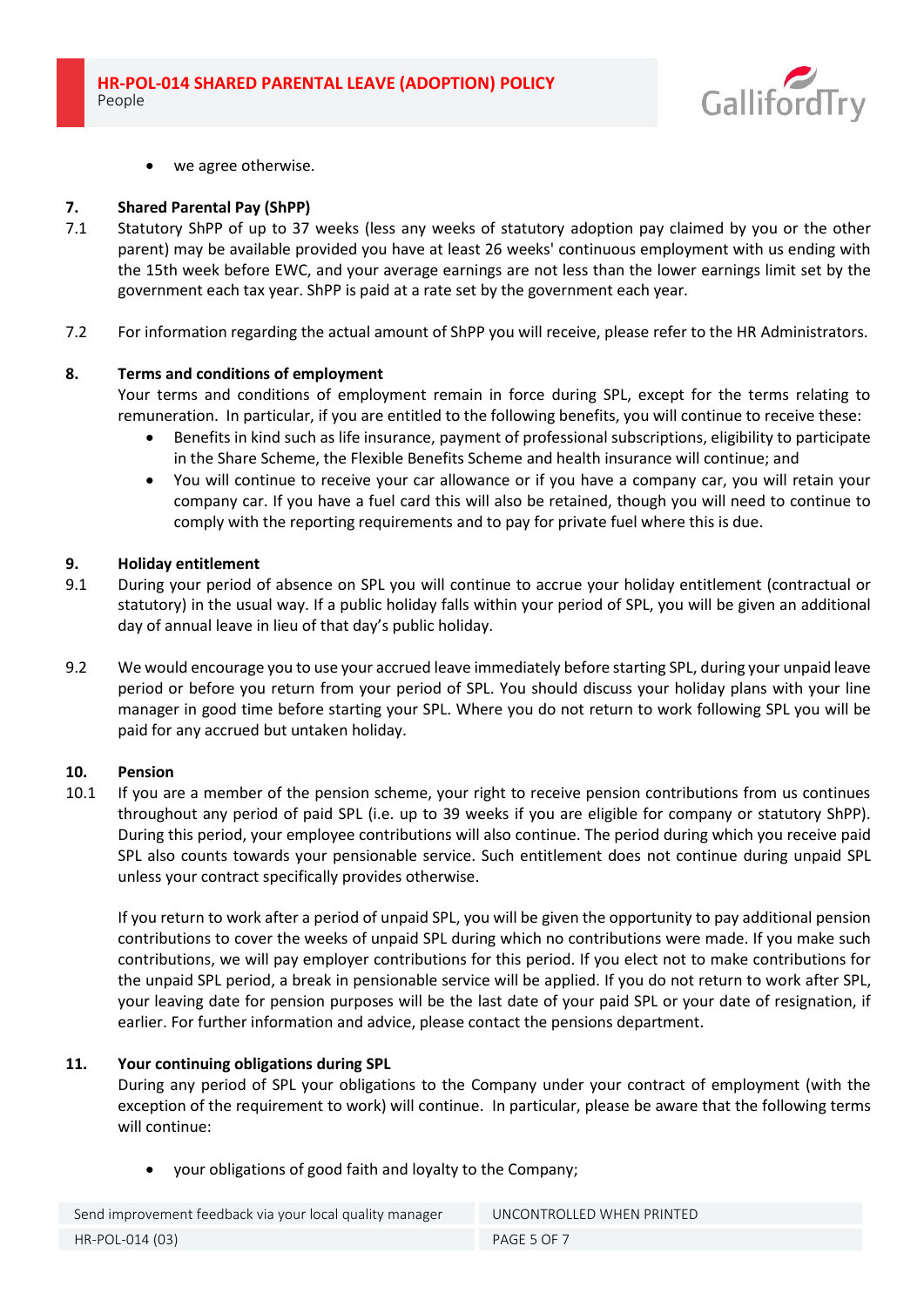

- your obligation to give notice should you intend to end your employment with the Company;
- your obligations of confidentiality;
- the Company's rules covering the acceptance of gifts or other benefits; and
- prohibition on you carrying out other work.

## **12. Keeping in touch**

- 12.1 You can attend work for up to 20 "keeping in touch" or "shared parental leave in touch" days (often called KIT/SPLIT days) during your SPL. These days can be used to keep you informed of developments within the Company, to attend training or to plan and facilitate your return to work. This will not affect your ShPP and leave entitlements. Payments for any days worked will be at your standard basic rate salary and this will be inclusive of any shared parental pay entitlement. KIT days are optional and there is no obligation on you to undertake any work during SPL, nor any obligation on us to provide such work. You will not suffer any detriment if you turn down the opportunity to work on these days.
- 12.2 The Company is permitted to make reasonable contact with you from time to time during your SPL. We may choose to contact you to plan for your return to work or to let you know about workplace developments.
- 12.3 Please note that if you are the mother of the child, the 20 days of KIT days during SPL is in addition to the 10 days of KIT days you may have taken during maternity leave.

#### **13. Returning to work**

- 13.1 If you want to end a period of SPL early, you must give us 8 weeks' prior notice of the return date. It is helpful if you give this notice in writing.
- 13.2 If you want to extend your SPL you must submit a new Booking Notice at least 8 weeks before the date you were due to return to work, assuming you still have SPL entitlement remaining and have not already submitted 3 Booking Notices. If you are unable to request more SPL you may be able to request annual leave or ordinary parental leave, which will be considered subject to business need.
- 13.3 You are normally entitled to return to work in the position you held before starting SPL, and on the same terms of employment. However, if it is not reasonably practicable for us to allow you to return into the same position, we may give you another suitable and appropriate job on terms and conditions that are not less favourable, but only in the following circumstances:
	- if your SPL and any maternity or paternity leave you have taken adds up to more than 26 weeks in total (whether or not taken consecutively); or
	- if you took SPL consecutively with more than four weeks of ordinary parental leave (under our Parental Leave Policy).

If you want to change your hours or other working arrangements on return from SPL you should make a request under our Flexible Working Policy. It is helpful if such requests are made as early as possible.

## **14. Termination / Resignation**

If you decide not to return to work following your SPL, you should give us the required notice under your contract of employment. If you decide you do not wish to return at the end of SPL you will continue to be entitled to statutory ShPP if eligible and SPL even though you are not coming back to work.